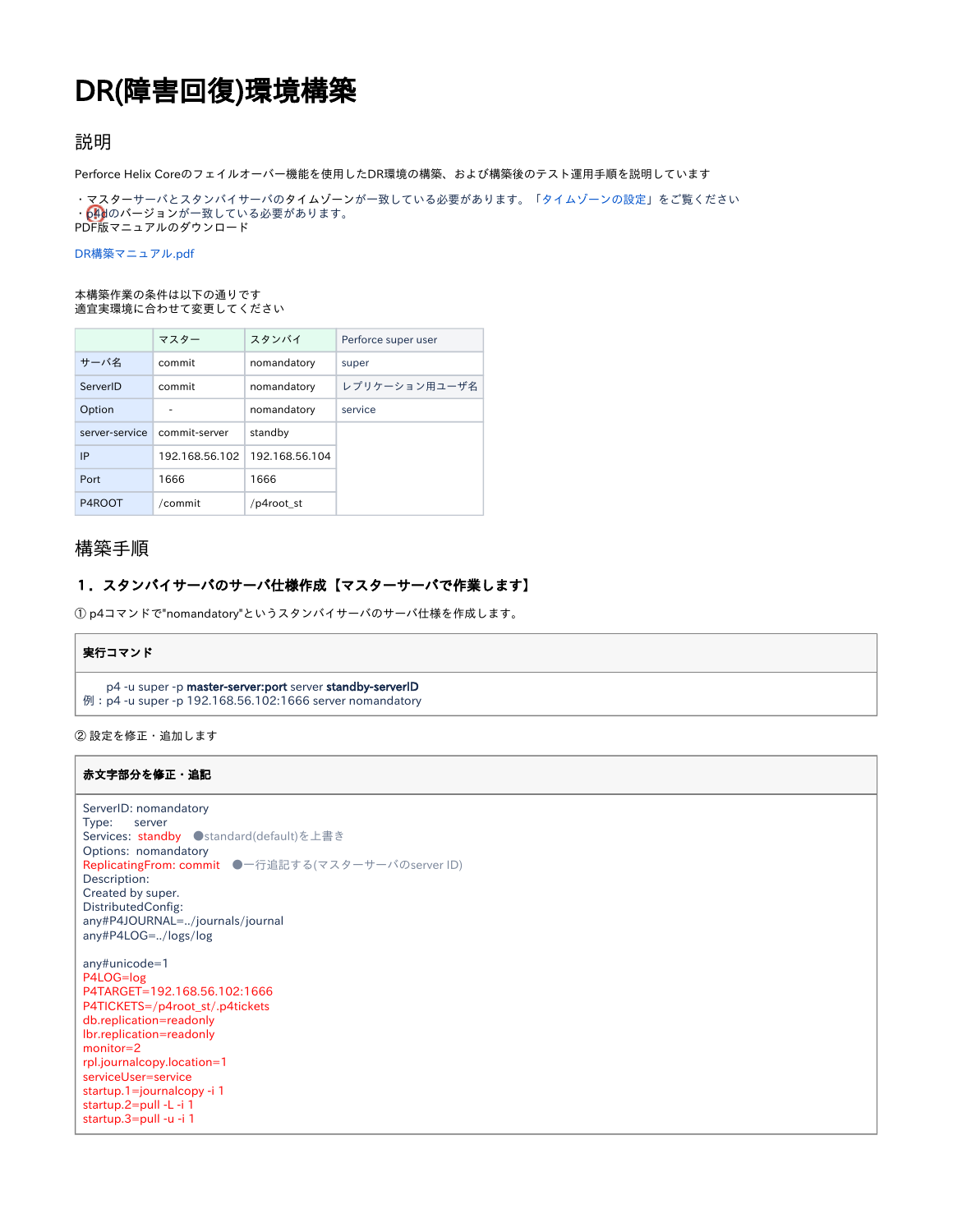解説 ……<br>startup.1=journalcopy -i 1:起動時にjournalcopy(マスターサーバのjournalをスタンバイに移送)を実行 startup.2=pull -L -i 1:移送したローカルのjournalから情報を読み取る startup.3=pull -u -i 1:アーカイブファイルを取得する rpl.journalcopy.location=1: journalcopyスレッドの書き込みを設定する構成可能変数 ※より詳細な情報は[『Helix Core P4コマンドリファレンス \(2019.1\)』](https://www.toyo.co.jp/files/user/img/product/ss/help/perforce/r19.1/manuals/cmdref/Content/CmdRef/configurables.configurables.html#%E6%A7%8B%E6%88%90%E5%8F%AF%E8%83%BD%E5%A4%89%E6%95%B0_-_%E3%82%A2%E3%83%AB%E3%83%95%E3%82%A1%E3%83%99%E3%83%83%E3%83%88%E9%A0%86%E3%83%AA%E3%82%B9%E3%83%88)をご参照ください

### 2.サービスユーザの作成と設定【マスターサーバで作業します】

① p4コマンドで"service"というレプリケーション用サービスユーザを作成します

#### 実行コマンド

 p4 -u super -p master-server:port user -f service-user 例:p4 -u super -p 192.168.56.102:1666 user -f service

② 設定を修正・追加します

赤文字部分を追記

```
User: service
Type: service ●一行追記する
Email: service@commit
FullName: service
```
③ サービスユーザ "service" のパスワードを設定します

実行コマンド

```
  p4 -u super -p master-server:port passwd service-user
例:p4 -u super -p 192.168.56.102:1666 passwd service
```
#### パスワード設定

```
Enter new password: (任意のパスワードを入力します)
Re-enter new password: (確認のため同じパスワードを入力します)
```
④ サービスユーザのアクセスレベルの設定を追加します

| 実行コマンド     |  |  |
|------------|--|--|
| p4 protect |  |  |

#### 表示例:赤文字部分を追記

```
write user * * //...
list user * * -//spec/...
super user super * //...
super user service * //... ●一行追加
```
#### 3.チェックポイントの作成と移動【マスターサーバで作業します】

① スタンバイサーバ用のチェックポイントファイルを作成します 作成したチェックポイントファイル名は"checkpoint"としています チェックポイントファイル(ファイル名:checkpoint.ckp.1)が作成されます

#### 実行コマンド

p4 -u super -p master-server:port admin checkpoint filename

例:p4 -u super -p 192.168.56.102:1666 admin checkpoint checkpoint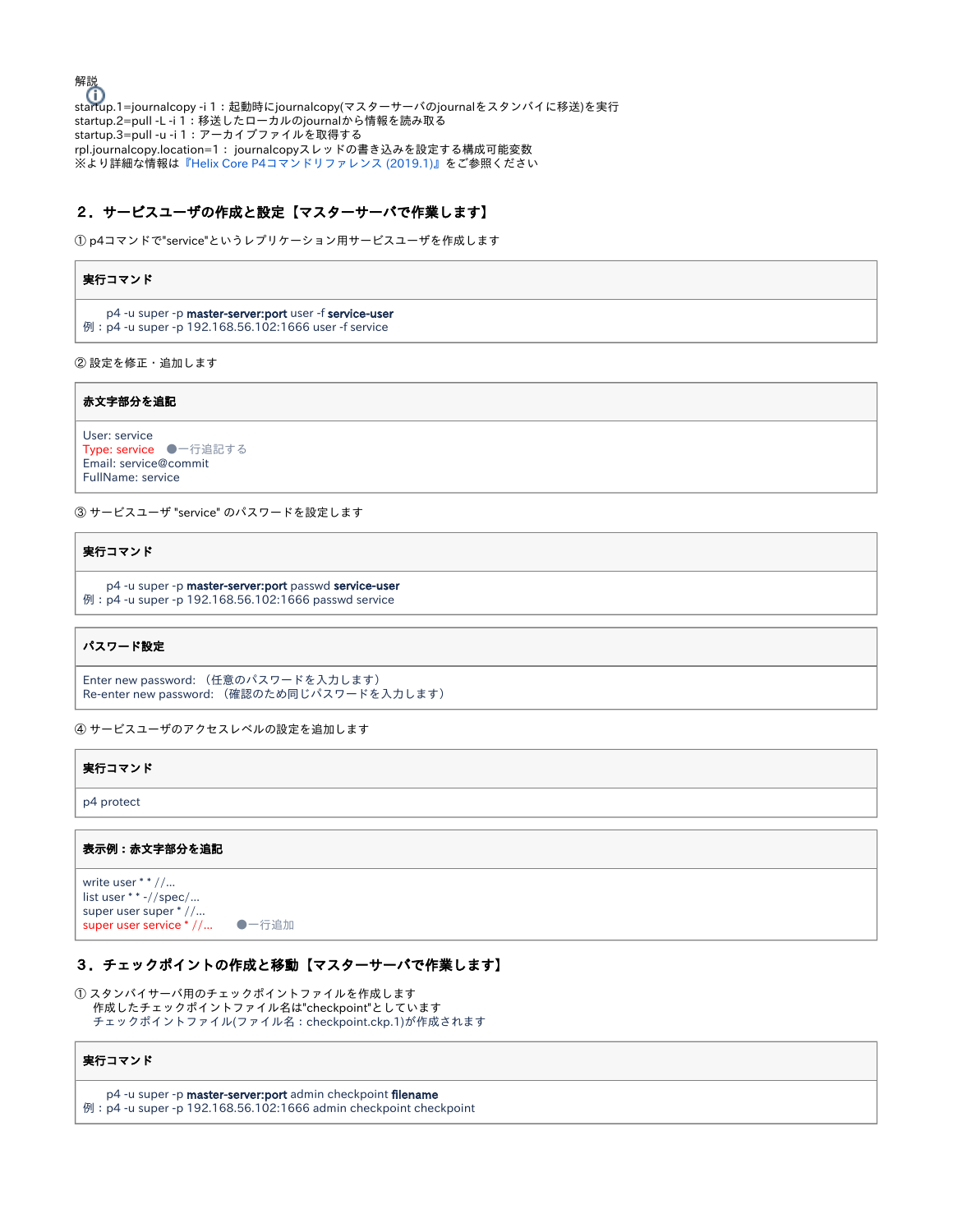② チェックポイントファイルを転送します FTPツール(任意)を使用して、スタンバイサーバへチェックポイントファイルを転送します。 ※ここではスタンバイサーバの /tmp に格納しています

#### 4.スタンバイサーバの設定【スタンバイサーバでの作業です】

①~④の作業については、サーバ構築方法によって対応が異なります。実環境をご確認の上、必要に応じて作業してください。

① P4ROOT用のディレクトリ "p4root\_st" を作成します ※既にルートフォルダを作成済みであれば、作業不要です

#### 実行コマンド例

mkdir /\$P4ROOT

例:mkdir /p4root\_st

② 作成したディレクトリのownerを"root"から"perforce"に変更します ※ownerがperforceであれば作業不要です

#### 実行コマンド

 chown perforce:perforce -R /\$P4ROOT/ 例:chown perforce:perforce -R /p4root\_st/

③ FTP転送したチェックポイントファイル(checkpoint.ckp.1)を\$P4ROOT(ここでは/P4root\_st)へ移動します ※\$P4ROOTへ転送済みであれば作業不要です

#### 実行コマンド

mv /転送場所/filename /\$P4ROOT/

例:mv /tmp/checkpoint.ckp.1 /P4root\_st/

④ チェックポイントファイルのownerを"root"から"perforce"に変更します ※ownerがperforceであれば、作業不要です

#### 実行コマンド

chown perforce:perforce filename

例:chown perforce:perforce checkpoint.ckp.1

⑤ Perforceサービスを停止します

#### 実行コマンド

p4dctl stop server-name

例:p4dctl stop nomandatory

⑥ 不要なファイルを削除します 構築したスタンバイサーバに存在するデータベース等を削除します

 \$P4ROOT(ここではP4root\_st/)に移動し、以下のファイルを削除します ・ファイル名が[db.]で始まるファイル(データベース)すべて ・server.locksフォルダ:フォルダごと削除

実行コマンド例

rm -f db.\* rm -fr server.locks/

⑦ ServerIDを指定します

 サーバ "standby"のserverIDを"nomandatory"に指定します ※既に指定されている場合は作業不要です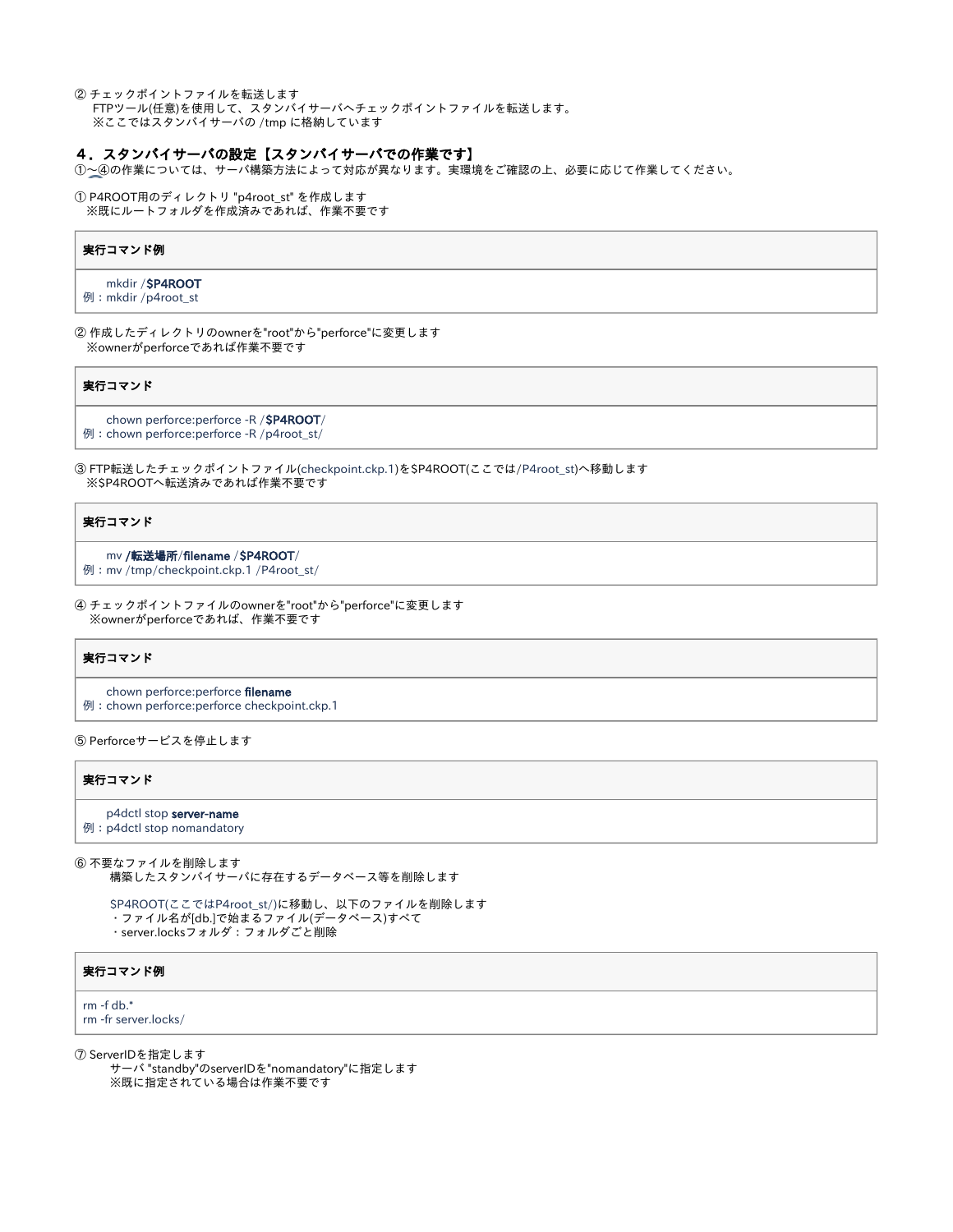#### 実行コマンド

#### p4d -r /\$P4ROOT -xD standby-serverID

例:p4d -r /P4root\_st -xD nomandatory

⑧ チェックポイントファイルを展開します。※ownerが"perforce"になるように展開してください。 コマンド実行後、db.ファイルが作成されたことを確認します

#### 実行コマンド

p4d -r /\$P4ROOT/ -jr filename または sudo -u perforce p4d -r / \$P4ROOT -jr filename

⑨ Perforceサービスを開始します

#### 実行コマンド

p4dctl start server-name

例:p4dctl start nomandatory

#### 5.レプリケーションの設定と確認【スタンバイサーバでの作業です】

① ユーザ"service"が使用するレプリケーション用チケットを作成します ※ "p4root\_st/.p4tickets" はサーバ仕様作成時(手順1-②)に指定した場所を入力します。

#### 実行コマンド

```
p4 -p master_server:port -u service -E "P4TICKETS=/p4root_st/.p4tickets" login
例:p4 -p 192.168.56.102:1666 -u service -E "P4TICKETS=/p4root_st/.p4tickets" login
```

```
② レプリケーション用チケットの確認をします
```
#### 実行コマンド

ls -la /p4root\_st/.p4tickets

#### 実行結果:例

-r--------. 1 perforce perforce 53 10月 10 16:48 /p4root\_st/.p4tickets

③ レプリケーションの確認をします

#### 実行コマンド

p4 -u super -p standby\_server:port pull -lj 例:p4 -u super -p 192.168.56.104:1666 pull -lj

#### 表示されるメッセージ例

Current replica journal state is: Journal 1, Sequence 4878. Current master journal state is: Journal 1, Sequence 4878. The statefile was last modified at: 2019/10/16 15:16:27. The replica server time is currently: 2019/10/16 15:19:11 +0900 JST

・大規模なサイトの場合、同期に時間がかかる場合がありますので、時間をおいて再度コマンドを実行してください。"Sequence" が同じ数値になれば同 期完了です。

・エラーが表示される場合は、作業を停止し、弊社サポートまでご連絡ください。